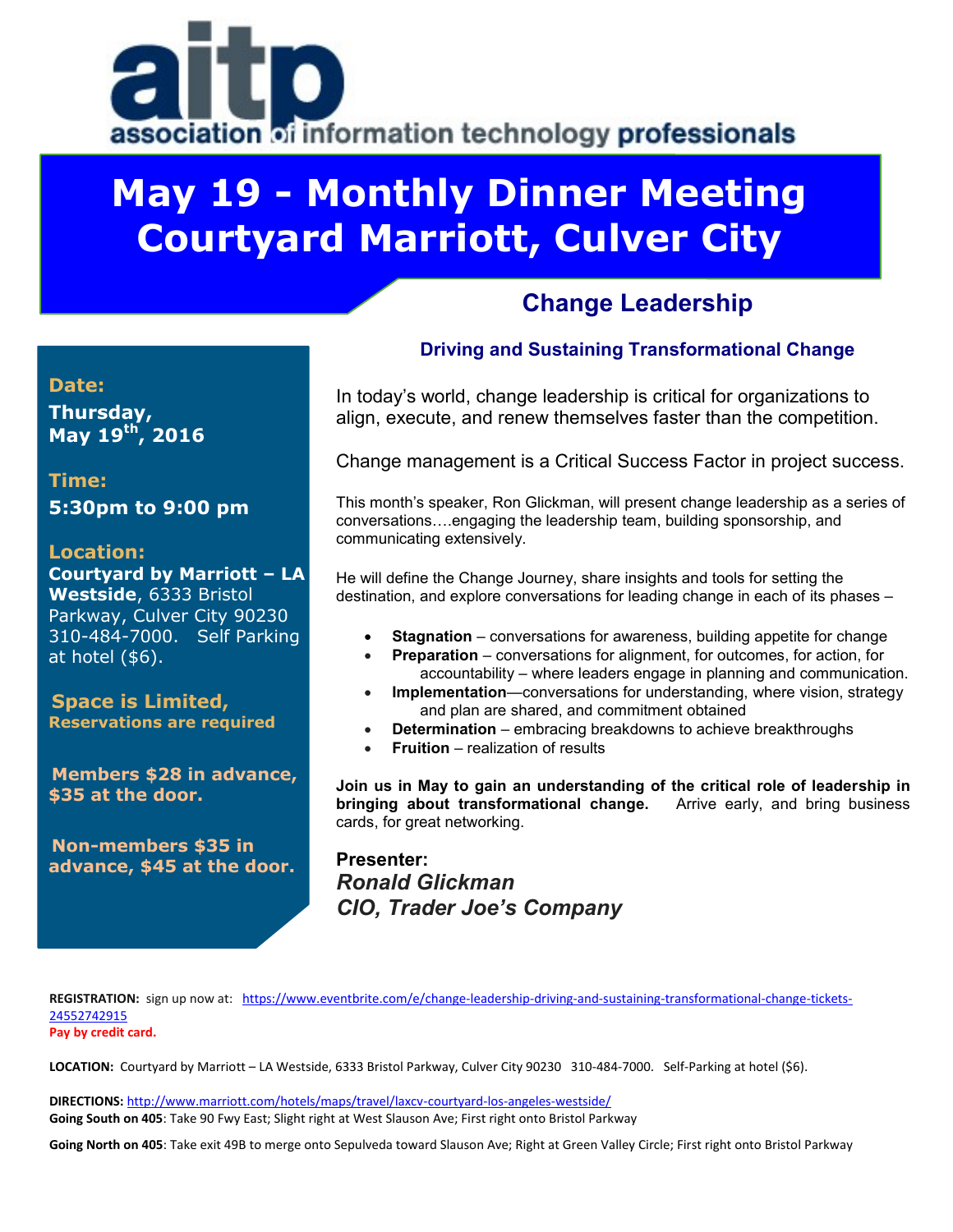## **About Our Speaker**

#### **Ronald Glickman Chief Information Officer Trader Joe's Company**

Ron Glickman is a forward-looking C-level IT leader with a fierce desire to add value, develop out-of-the-box solutions to business challenges, and drive innovation that leads to profitable growth. Throughout his 20+ year career, Ron has transformed inefficient IT organizations into cost-effective, high-performing entities by partnering with executive teams to align the technology strategy to serve the business, develop an IT culture of high performance, and improve both the effectiveness of customer solutions and the efficiencies of global operations. Ron co-authored "Crafting and Executing an IT Sourcing Strategy", an academic case study published in the Journal of Information Technology. He teaches transformational change leadership at universities in the United States and India and serves as the Chairman Emeritus for Camp Kesem. Camp Kesem empowers college student leaders at 60+ chapters nationwide to create free, life-changing summer camps for children affected by a parent's cancer. Ron and his family live in Los Angeles California. He holds a BBA from National University and an MBA from the University of Southern California.

## Stay Connected..........

*Join our LinkedIn Group [www.LinkedIn.com/GroupsDirectory](http://www.linkedin.com/GroupsDirectory) "aitp-la" Email us at [info@aitp-la.org](mailto:info@aitp-la.org) Subscribe to our newsletter: [www.informationtechnologyzone.com](http://www.informationtechnologyzone.com/) Our website: [http://www.aitp-la.org](http://www.aitp-la.org/)*

#### **COMING ATTRACTIONS**

**June 23rd to be announced**

## *We appreciate our sponsors***.**

Without their support, the events and programs that we develop would not be possible!









MCS provides vocational assessment services public social services and welfare-towork clients to assist them with education, training, and career path to employment and attain economic self-sufficiency. Assessment Centers are located throughout Los Angeles County. For more information, visit **<http://www.mcscalifornia.com/open-tech/>**

GBH Communications is the nation's leading integrator of audio and video collaboration solutions. Se[e http://www.gbh.com/](http://www.gbh.com/)

Downtown CoLo Corp. offers custom solutions and services for data center colocation, including High Availability cloud, massive storage solutions, as well as dedicated server. For more information go t[o www.downtowncolo.com.](http://www.downtowncolo.com/)

Robert Half is a major national player in sourcing and placement. Find more information at [www.roberthalf.com.](http://www.roberthalf.com/)